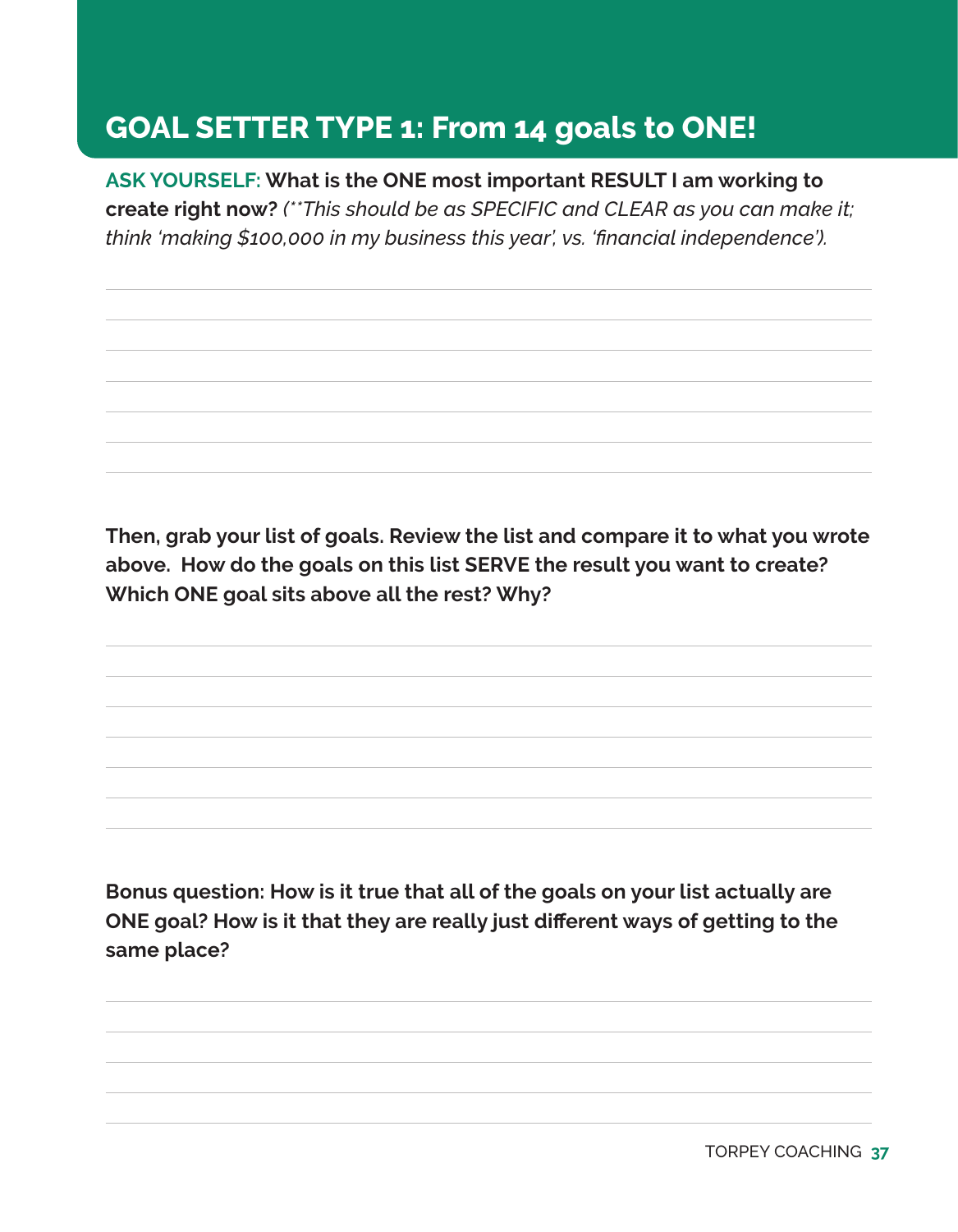## **GOAL SETTER TYPE 2: Ewww. Goals.**

**ASK YOURSELF: What is the ONE most important RESULT I am working to create right now?** *(\*\*This should be as CONCRETE as you can make it; think 'making \$100,000 in my business this year', vs. 'financial independence').* 

**Then, connect to WHY. WHY does this result matter? Why does it matter for YOU, but also, why does it matter to the people you will help when you achieve it?**

**On your way to reaching this goal, you're going to fail (because failure is an inevitable part of success). So, how many ways are you willing to fail to reach your goal? What are they?** 

**Bonus question: How could it be okay to have a goal AND not reach it right away (or ever)? What if it was okay to have a goal and miss? How will I be kind to myself when I fail (because failing is NORMAL!)?**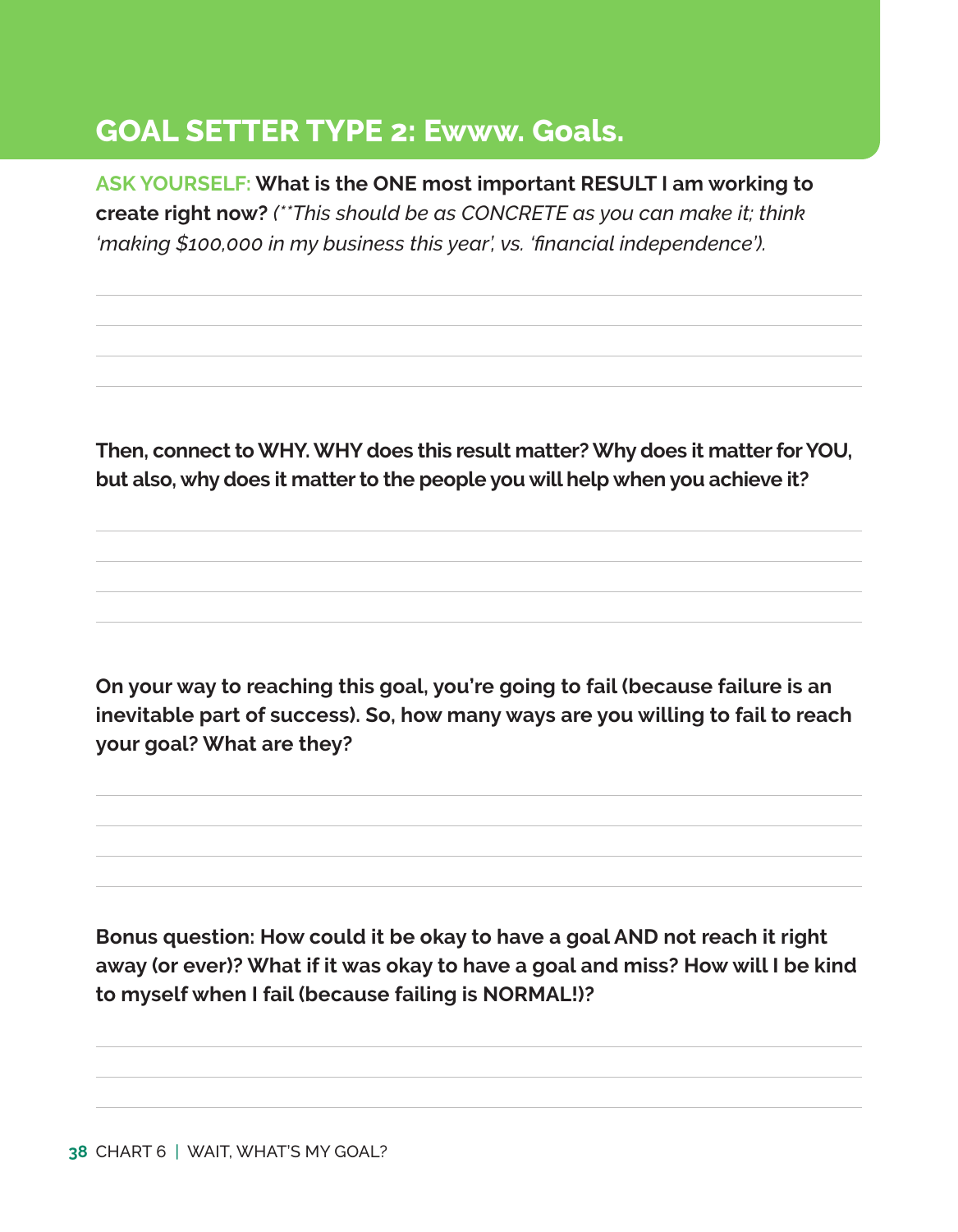## **GOAL SETTER TYPE 3: I've got one! Maybe...I think?**

**ASK YOURSELF: What is the ONE most important RESULT I am working to create right now?** *(\*\*This should be as CONCRETE as you can make it; think 'making \$100,000 in my business this year', vs. 'financial independence').* 

**Then, do the goal you THOUGHT you had and the result above match? If so, great! If not, why?**

**What do you have to think and feel to be FULLY COMMITTED to creating this one result? How long are you willing to commit for, and why?** 

**Bonus question: How could it be true that deciding to fully commit to your goal is actually what helps you to reach it?**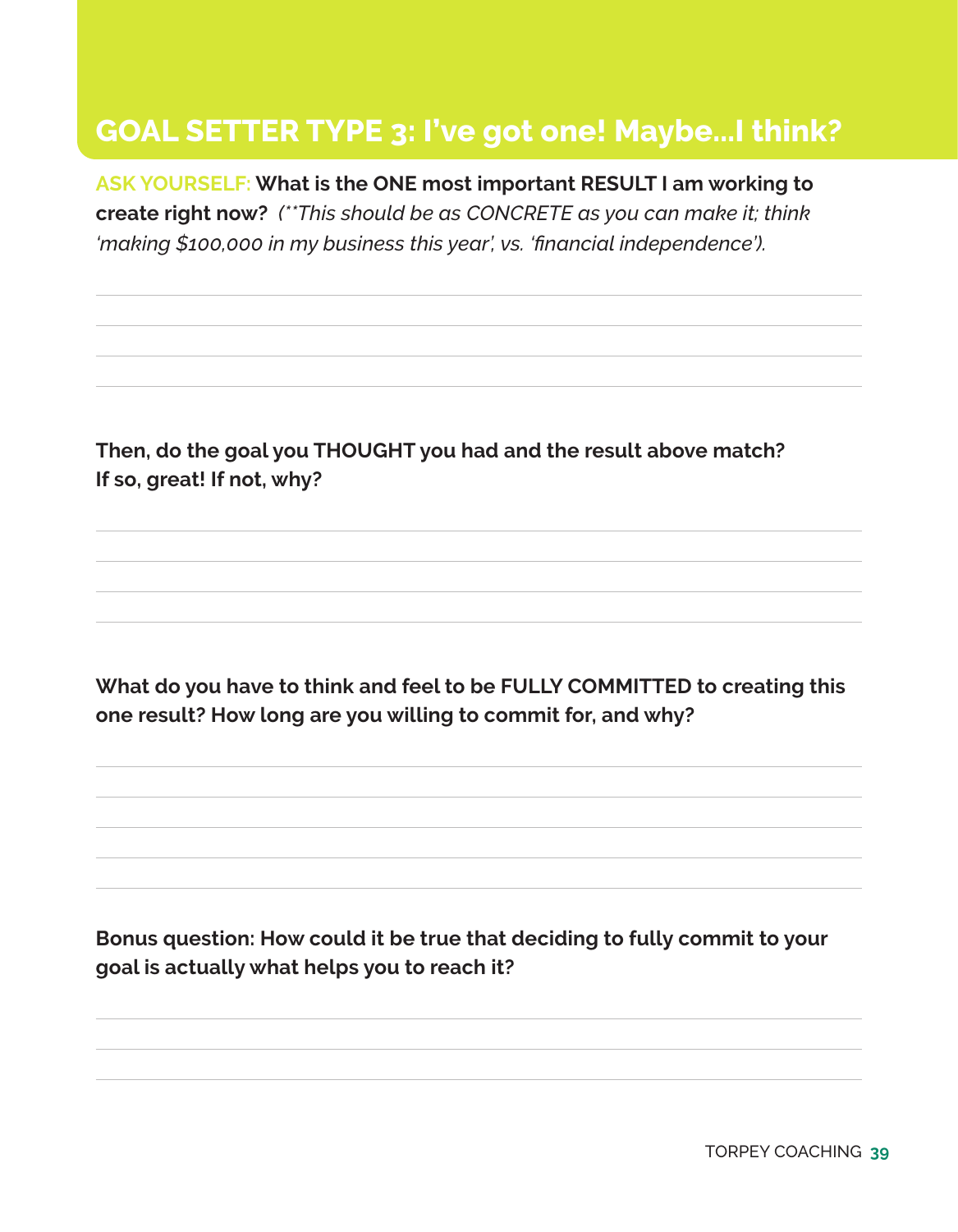## **My current goal:**

**Right now, when I don't reach a goal that I've set, what do I make it mean about ME?** 

**What do I make it mean about my BUSINESS?**

**What if reaching this goal ONLY indicates progress in the area I'm trying to grow, and doesn't reflect anything about my worth, capability, or value as a human?**

**42** CHART 6A | THINKING ABOUT YOUR GOAL